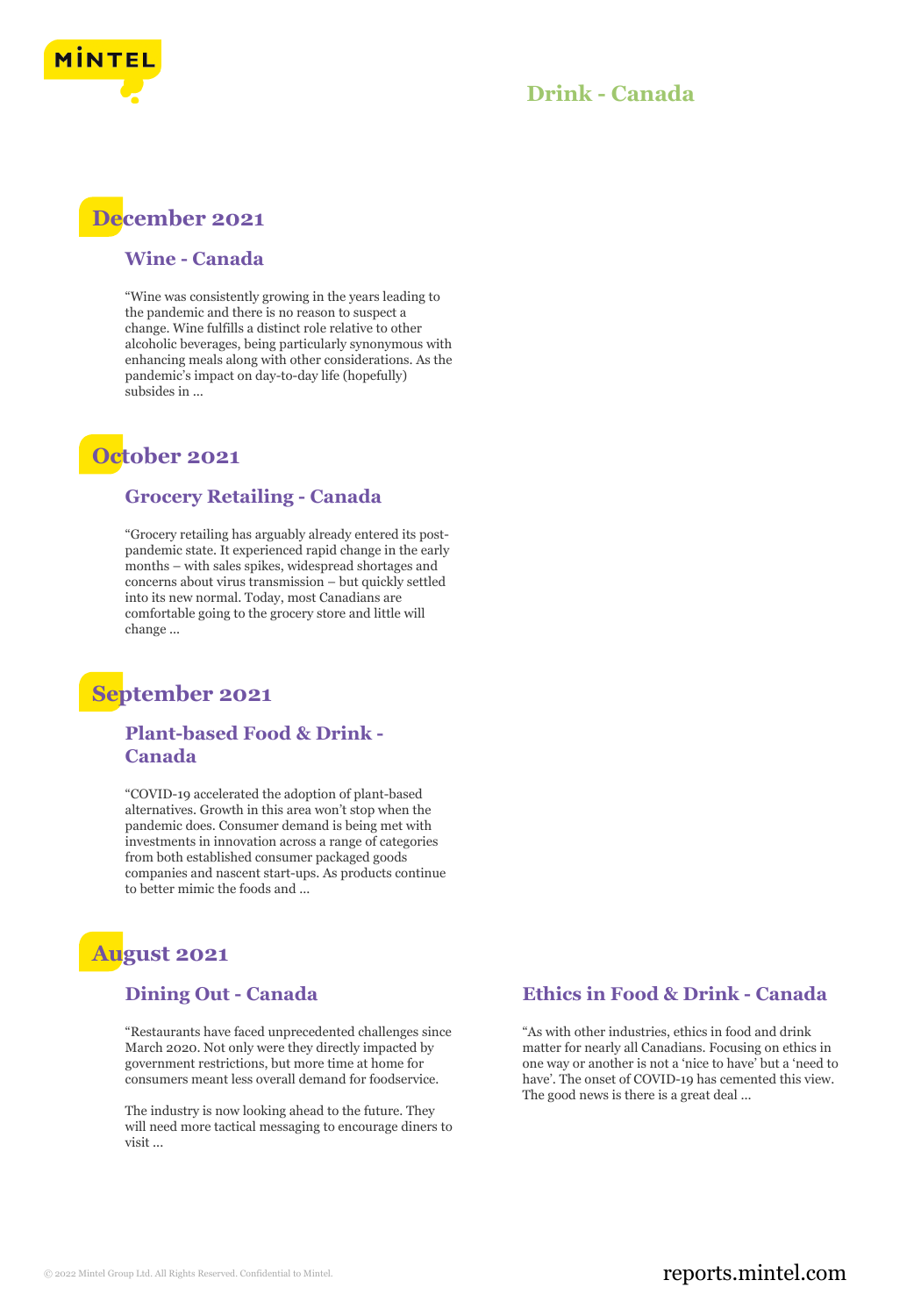

## **Drink - Canada**

# **July 2021**

#### **Yogurt & Yogurt Drinks - Canada**

"Yogurt is well-positioned to meet the needs of consumers during the pandemic as it's regarded as a healthy snack. That said, the category continues to evolve, particularly as the prominence of non-dairy alternatives grow. Yogurt companies that are open to new ideas will be best positioned in the post-COVID world ...

## **May 2021**

#### **Functional Beverages - Canada**

"Many Canadians are focusing more on their physical and emotional wellbeing because of the pandemic. This added focus will only accelerate demand for functional beverages with added health benefits. That said, half of Canadians express skepticism or outright concern over potential adverse health effects. Transparency and education around the active ...

# **April 2021**

### **The Natural/Organic Shopper - Canada**

"Natural and organic foods and drinks continue to grow in popularity. COVID-19 has bolstered the demand for natural and/or organic foods and drinks as health becomes a greater focus for many. In the years to come the natural/organic space will likely continue to expand and become more mainstream ...

# **March 2021**

### **Consumer Attitudes Towards Private Label Food and Drink - Canada**

"Store brands have been deeply integrated into Canadians' grocery baskets for a long time. COVID-19 has only served to deepen their importance. Beyond the pandemic, private label will continue to play an important role in Canada's grocery landscape, serving as a way to deliver value to customers, a means to ...

### **Cannabis in Canada: Food and Drink - Canada**

"More than two years after cannabis was federally legalized, the industry is finding its footing in Canada and starting to live up to expectations. Edible and drinkable cannabis will play a significant role in helping this industry take the next step; they can expand usage to more Canadians since they ...